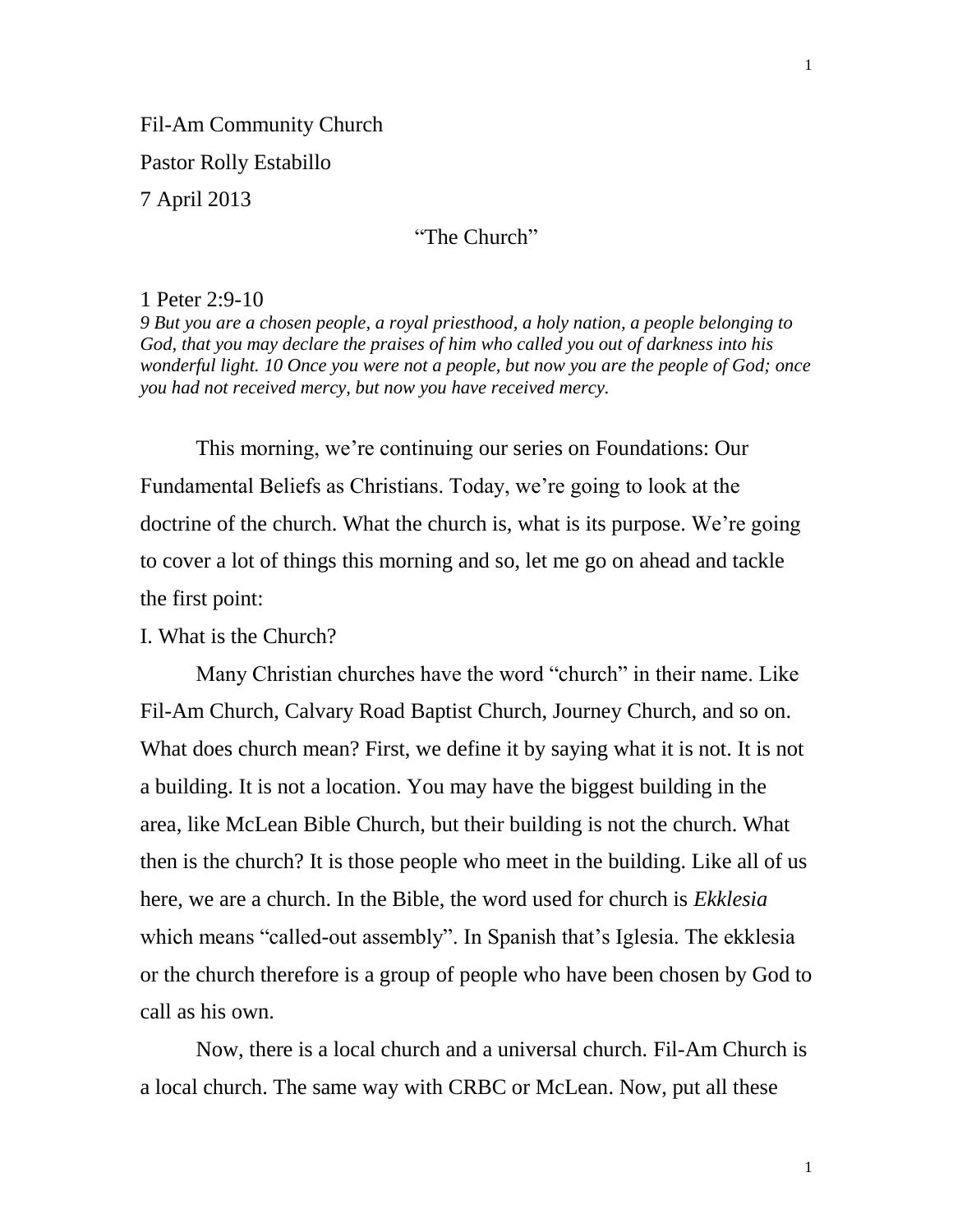together with all the churches that existed since the time of the disciples and we have the invisible, universal church. This invisible, universal church is also known as the body of Christ and more endearingly, the family of God.

Now, let me ask you: All of us who belong to Fil-Am Church, how are we called in terms of denomination? Baptists! I thought I heard someone say 'Pentecostal'. That's all right. Because you belong here too. Altho' you may have an identity crisis. Anyway, we are Baptists because we are affiliated with the Southern Baptist Conservatives of Virginia. Plus the fact that we adhere to Baptist teachings and traditions. And we're in good company. Billy Graham, Rick Warren, Tony Evans, David Jeremiah, David Rhodenhizer, they are all Southern Baptists. Still, some of you may ask, Why can't we be non-denominational? We could. But if we are, some will ask. Why can't we be Baptists? The point is, it has nothing to do with denominations. It has something to do with upholding the Bible and in my personal opinion, that's what Baptists exactly do. I won't go into any details about this. But, there's one thing I'd like you to know. This series is actually based on the Baptist Faith and Message adopted by the Southern Baptist Convention in June 2000. Now, you can say to your neighbor, "That's what I thought".

But, I don't want you to get hung up on labels. Just because I'm a Baptist and you're not a Baptist, you're not saved. Just because you don't believe in eternal security, you're not saved. Just because you speak in tongues, you're not saved. Augustine said, "In essentials unity, in nonessentials liberty, in all things charity."

So, denominations are merely labels. When we get to heaven, God will not say, "Have you been a good Baptist?" or "Did you jump and shout like the Pentecostals?" or "Were you sprinkled with water as a baby like the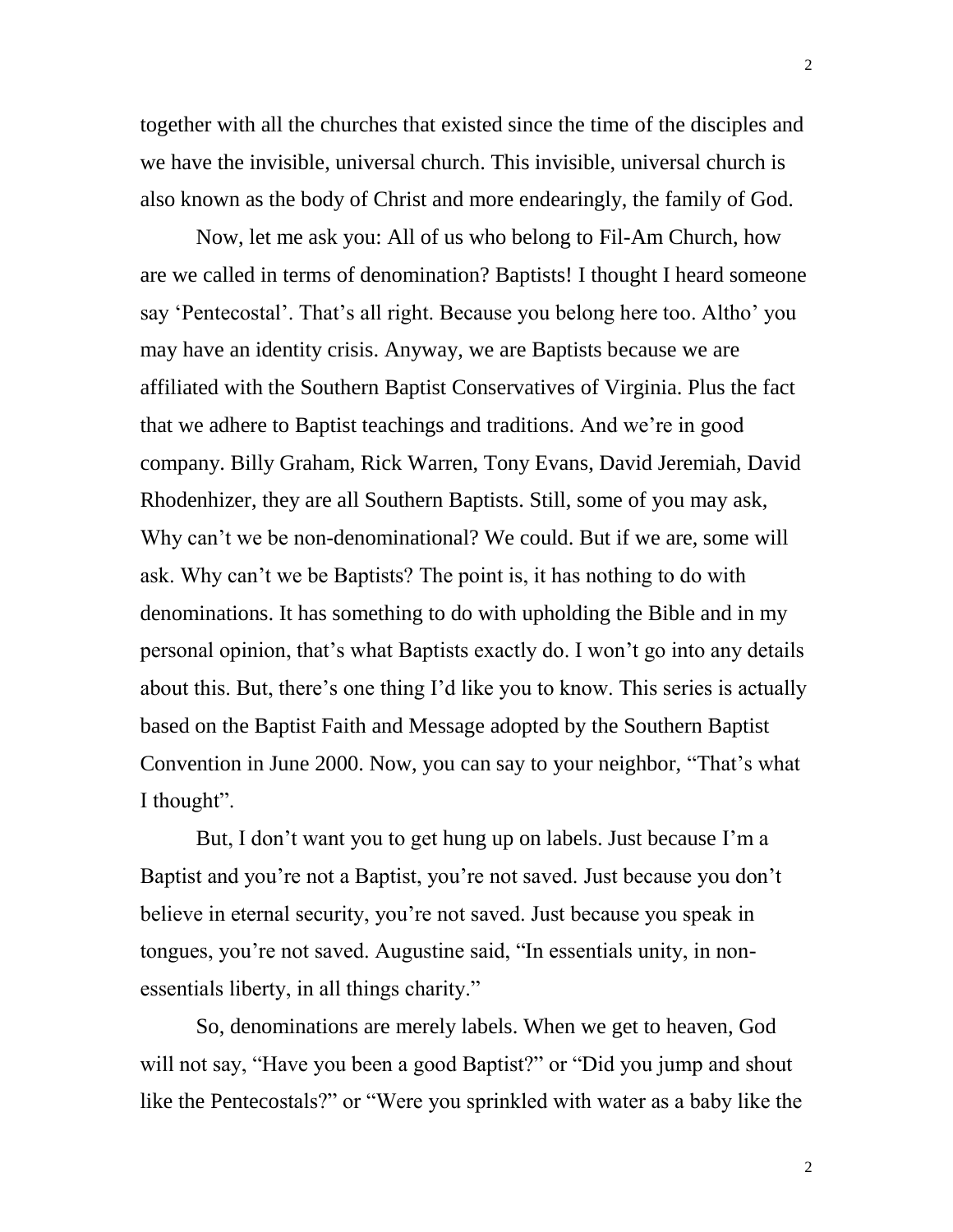Presbyterians?" The question that all of us should have the right answer to is "Is Jesus Christ your Lord and Savior?" If your answer is "Yes" to that question, well and good.

If you're not a Baptist but you're a Christian, you're going to heaven, too, although Baptists will sit in the front row in heaven. And so, at the moment you receive Jesus Christ in your heart as your Lord and Savior, you become a Christian, you are born again, you have eternal life, and you become a member of the invisible, universal church. Then, you find a church that is local, and you apply for membership in that church.

Now, looking at our text this afternoon, it gives us a profile of God's family, the church. Verse 9 starts by saying that all of us believers are God's chosen people, "*But you are a chosen people, a royal priesthood, a holy nation, a people belonging to God."* Peter is saying "You are special. You are not just any kind of people." Therefore, as members of the Family of God,

# I. **We Occupy a Unique and High Position**

You see, our being special stems from the fact that God has chosen us before the foundation of the world to belong to Christ. Ephesians 1: 4 tells us: *4 For he chose us in him before the creation of the world to be holy and blameless in his sight.* 

You see, although we made a decision to receive Jesus as Lord and Savior, it is God who worked in our hearts to make that decision. That is what it means to be chosen by God. Salvation then is God's work from start to finish. We actually don't have a role in it. It is like when you get to heaven, there's a big sign over a gate which says, "Enter if you choose to have eternal life". So you enter thinking it was your choice. Then, as you get past that gate, you look back and the sign now says, "Welcome to those who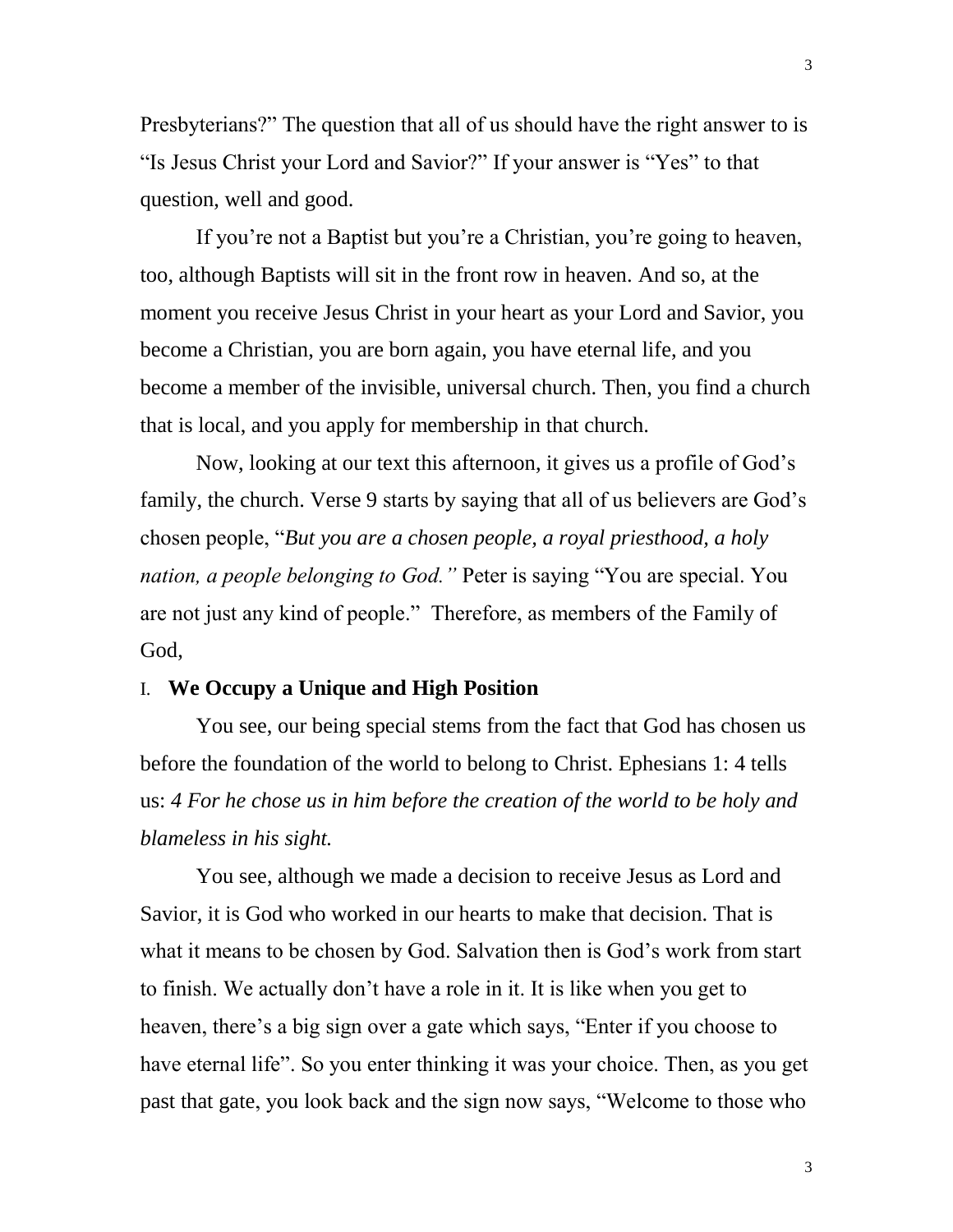have been chosen from the foundation of the world." God knows and is sure that you will enter that gate.

That is a mystery – God's sovereignty and man's free will. It's hard to reconcile two seeming contradictory concepts. But the Bibles teaches that and we don't really know the answer until we get to heaven.

In any case, the fact that we are God's chosen people means that we occupy a unique and high position on earth and in the heavens. On earth, our position is unique because we are the only ones who, like living stones, are being built into a spiritual house. Look at verse 5 of our text:

#### *5 you also, like living stones, are being built into a spiritual house.*

This spiritual house is the church whose head or foundation is Jesus Christ, the living Stone in capital S as verse 4 says, *"As you come to him, the living Stone—rejected by humans but chosen by God and precious to him."* The Greek alphabet has no small or capital letters. But it's obvious that the stone in verse 4 refers to Jesus that's why Bible translators capitalized it. In fact, it's different from the other stones because it actually is a rock, a big unmoveable stone. Look at verses 7-8, "'The stone the builders rejected has become the cornerstone', and 'A stone that causes people to stumble and a rock that makes them fall.'" This rock is the cornerstone, the foundation of the building. In ancient times, when steel beams where unheard of, when they started to build a building they would put first a big rock or stone where two walls are going to be erected. This then would provide stability to the whole structure. Christ is the cornerstone or the rock on which the church is built. If you remember, once Jesus asked Peter, "Who do you say I am?" And Peter replied, "You are the Messiah, the Son of the living God." Then Jesus said in Matthew 16:18, *"And I tell you that you are Peter, and on this rock I will build my church, and the gates of Hades will*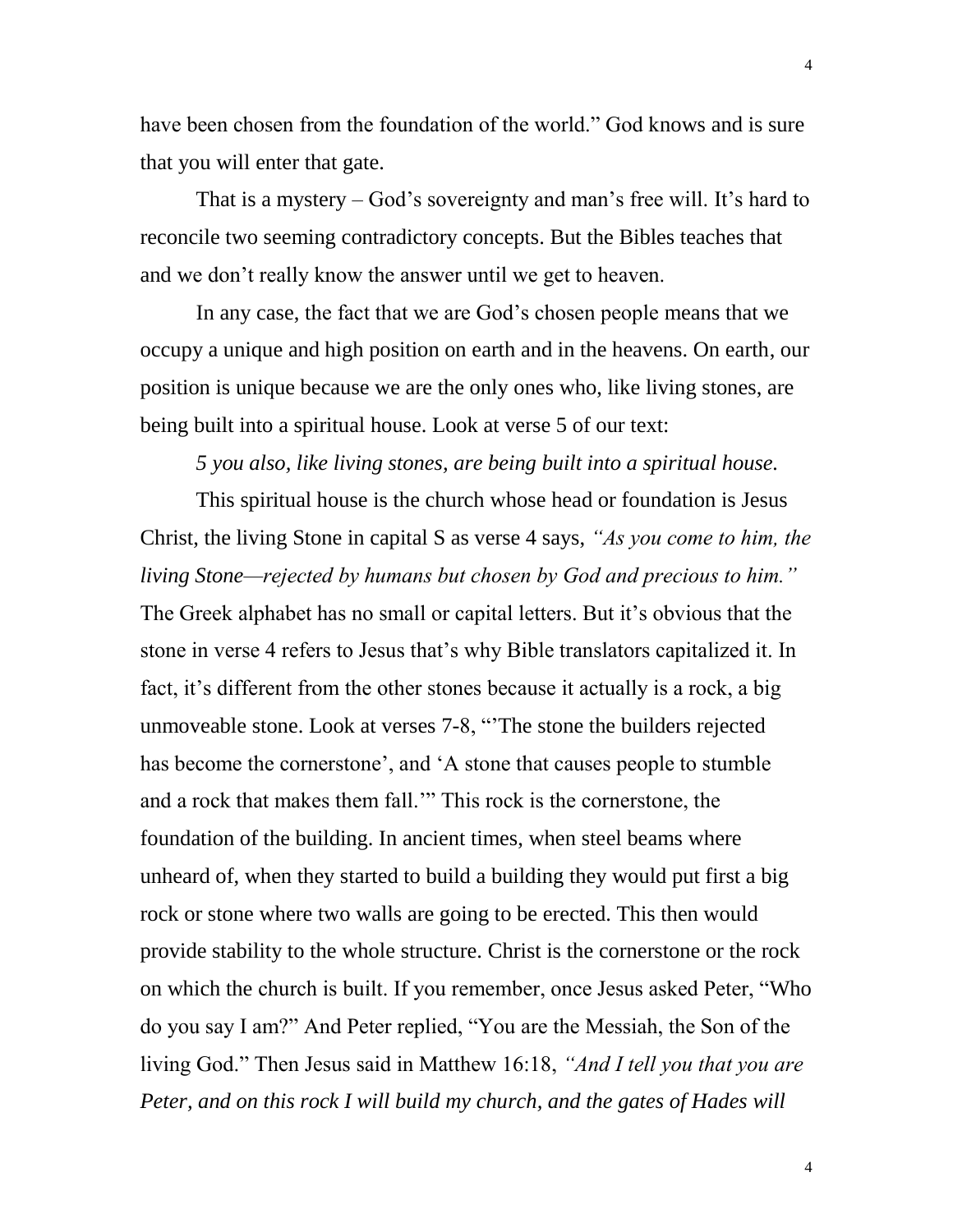*not overcome it.*" At first glance, it seems Jesus is saying that Peter is the rock. However, in Greek "Peter" is petros which means stone or rock also but "rock" is petra which means large rock.

So, that large rock is Jesus on which the church is founded and the forces of evil will never prevail against it.

In the earlier verse we read, 1 Pet. 2:8, the word "rock" is also petra. Thus, the church is founded on the Son of God himself and not on any human being.

Now, let us talk about our high position. Let us turn to Eph. 2:6: *6 And God raised us up with Christ and seated us with him in the heavenly realms in Christ Jesus*

Brothers and sisters, as far as God is concerned, we are already seated in the heavens. Each of us has a place there and no one can take that away from us. This should assure us every time we feel like we're not going to make it. Brothers and sisters, we already made it! The enemy has no hold on us. Remember, we are God's chosen people and His protection is always upon those whom He has chosen. Jesus said in John 10:28-29 that no one can take His sheep or chosen ones out of His hand or his father's hand.

*"I give them eternal life, and they shall never perish; no one can snatch them out of my hand. 29My Father, who has given them to me, is greater than all; no one can snatch them out of my Father's hand."*

Now, as members of the family of God,

### II. **We Have Been Given Certain Privileges**

Continuing in verse 9, we see that God's people are described as a royal priesthood and a holy nation. In Old Testament times, only priests were given the privilege of offering sacrifices to God on behalf of the people. They serve as mediators between Israel's holy God and his sinning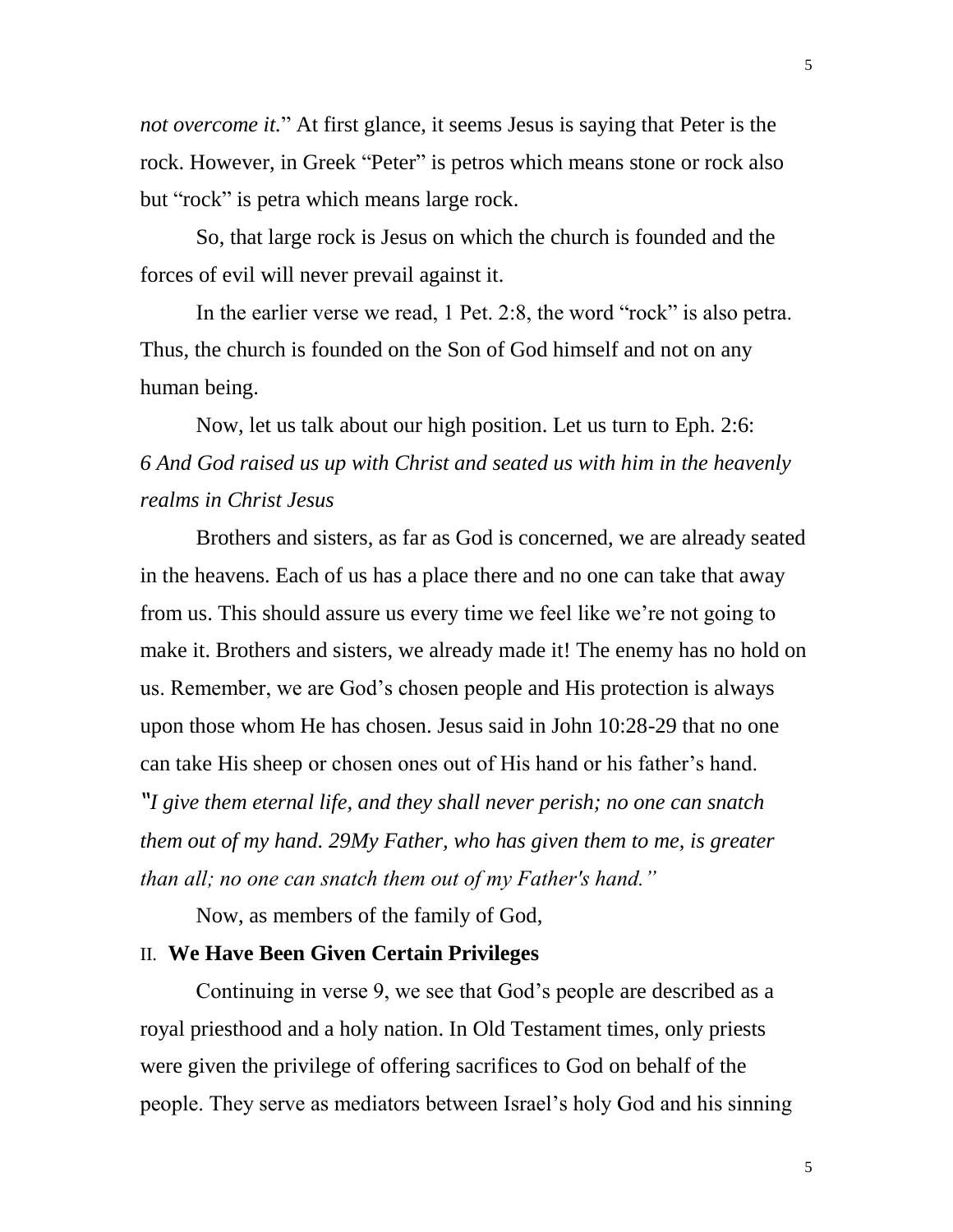people. This set-up changed when Jesus Christ came to earth and died. By his sacrifice, he tore the veil that separates the people from God. Thus, all believers have now become priests themselves because they are able to come to God directly but still through the intercession of the High Priest which is Jesus Christ.

This is why the Bible in Hebrews 4:16 exhorts us to approach God's Throne of Grace, "*Let us then approach the throne of grace with confidence, so that we may receive mercy and find grace to help us in our time of need."*

As his children, this is one of our privileges. We can come to God the Father without going through any human intervention. Do not think that God will not hear your prayer just because you are not a Pastor, or a missionary, or someone actively involved in ministry. God listens to all his children, whoever they are and whatever their capacity may be. If you've heard of the term Priesthood of all believers, this is what it is all about.

Another privilege we have is that we have been made holy. "Holy" means "set apart." Like your toothbrush, you set it apart. To you, that is holy. No one can touch it. Not even your wife. Over your dead body.

God has set us apart from others to make us his own. No one can touch us. The enemy cannot touch us. Holy means also we are cleansed. We are no longer tainted by sin in the sight of God. We are already righteous in the sight of God. And so, there is no need for us to make ourselves clean because God himself has cleansed us by the blood of Jesus. 1 John 1:7 tells us that the blood of Jesus purifies us from all sin. "*But if we are living in the light, as God is in the light, then we have fellowship with each other, and the blood of Jesus, his Son, cleanses us from all sin."*

He did this by dying for us on the cross. Sadly, billions of people don't realize this.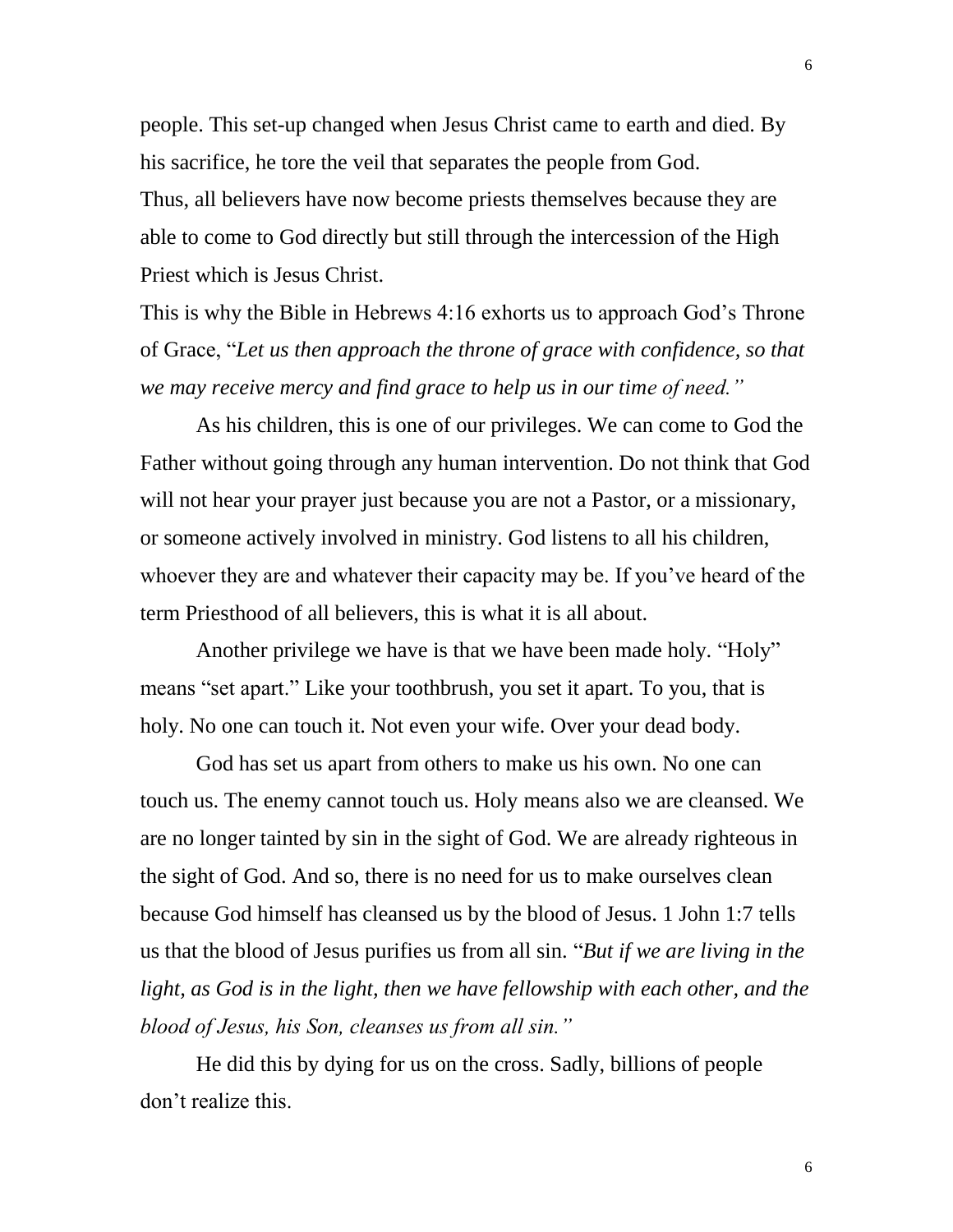They rely on their own works in the hopes of entering heaven. In India, there is a festival called Kumbha Mela held every three years at four different locations in rotation. In this festival, Hindus make a pilgrimage to the Ganges River which they consider as the most sacred in the world. Then, in the river banks they bathe themselves thinking that the waters of the river will purify them and release them from the cycle of life and death or reincarnation.

So, every three years, they do this and they don't mind the pollution in the river. If you grew up in the Philippines, just imagine yourself going down to Pasig River to take a bath. As you know, that river has become so dirty and polluted. So, we see the great lengths that people in India will go to just to become holy.

Christians, you are privileged. You don't have to go to any river to make yourselves holy. Even if you don't take a bath, you're still holy. Say to the person next to you, "You are holy." And don't say anything else.

So, because we belong to the family of God, we occupy a unique and high position. We also have been given certain privileges. And thirdly,

# III. **We Are Peculiar and Precious to Him**

The King James Version uses the word "peculiar" to describe God's people. It says, *"But ye are a chosen generation, a royal priesthood, an holy nation, a peculiar people.*" You know what, the word "peculiar" is rather peculiar. It stands either for "special" or "strange" as the dictionary says. But these words actually go together. If you are special, then you are strange. It comes with the territory. What it means is that people who are not part of the family of God / don't realize how special you really are / and so when they see you acting differently, they say you are strange.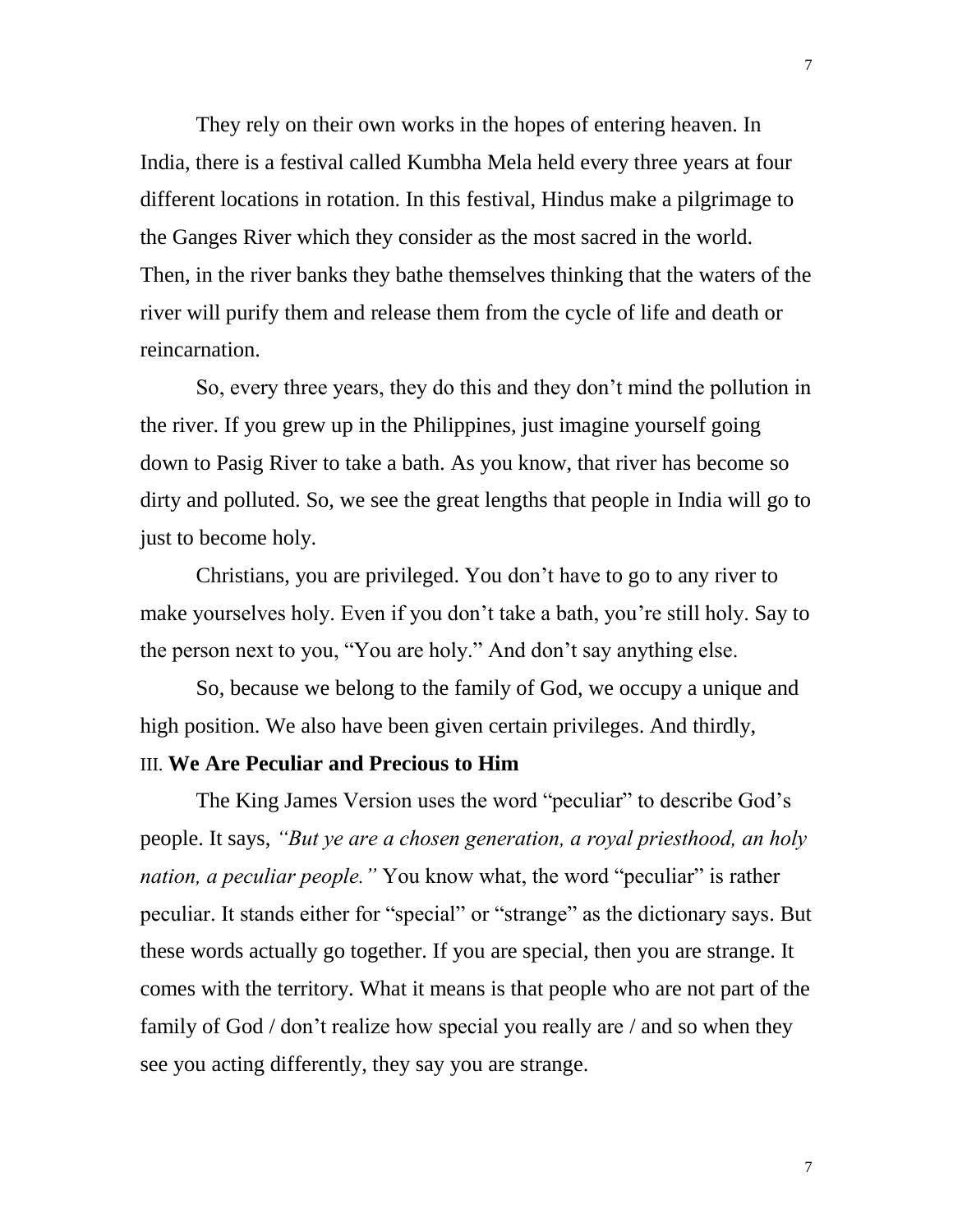When I was in college, there were a number of Christians in campus. They belonged to CCC, IVCF, and a few other less-known organizations. These Christians were known for their zeal in witnessing. Moreover, they were known also to be decent, peace-loving, do-gooders, etc. During exam time, while everybody else was frantic and cheating, they remained calm and never compromised their honesty. I wasn't a Christian then and like everybody else, I felt there was something strange about them. "They are too good to be true" is what a lot of students said.

I hope that extends to us here. I hope when people see us they say, "Kuya Rey is too good to be true." Amen, Ate Rose? "Christine is too good to be true." Amen, Merbin? "Vanessa is too good to be true." Amen Jeff? I hope people don't say "Rolly is not good and it's true." My wife, don't say Amen.

Too good to be true is a big compliment. You know what, in early Christian times, what is it that made Christians different from non-Christians? LOVE! It is their love for one another that attracted unbelievers to Jesus. Because they loved one another they shared food, they took care of those in need, they prayed for each other, and I guess they didn't gossip. Gossip destroys relationships. Gossip has no place in a Christian fellowship. You know how to avoid gossip? Avoid talking about people. Talk about ideas. Someone said, "Great minds talk about ideas, small minds talk about people." And why did I bring up gossip? It's because gossip is the #1 disease that can wreak havoc in a local church. But love can make a church strong. Amen? Say to your neighbor, "I love you with the love of Jesus".

Christians, you are special and precious to Him. He bought you with his own blood. *"But God demonstrates his own love for us in this: While we were still sinners, Christ died for us."* (Romans 5:8 NIV)Rest in God's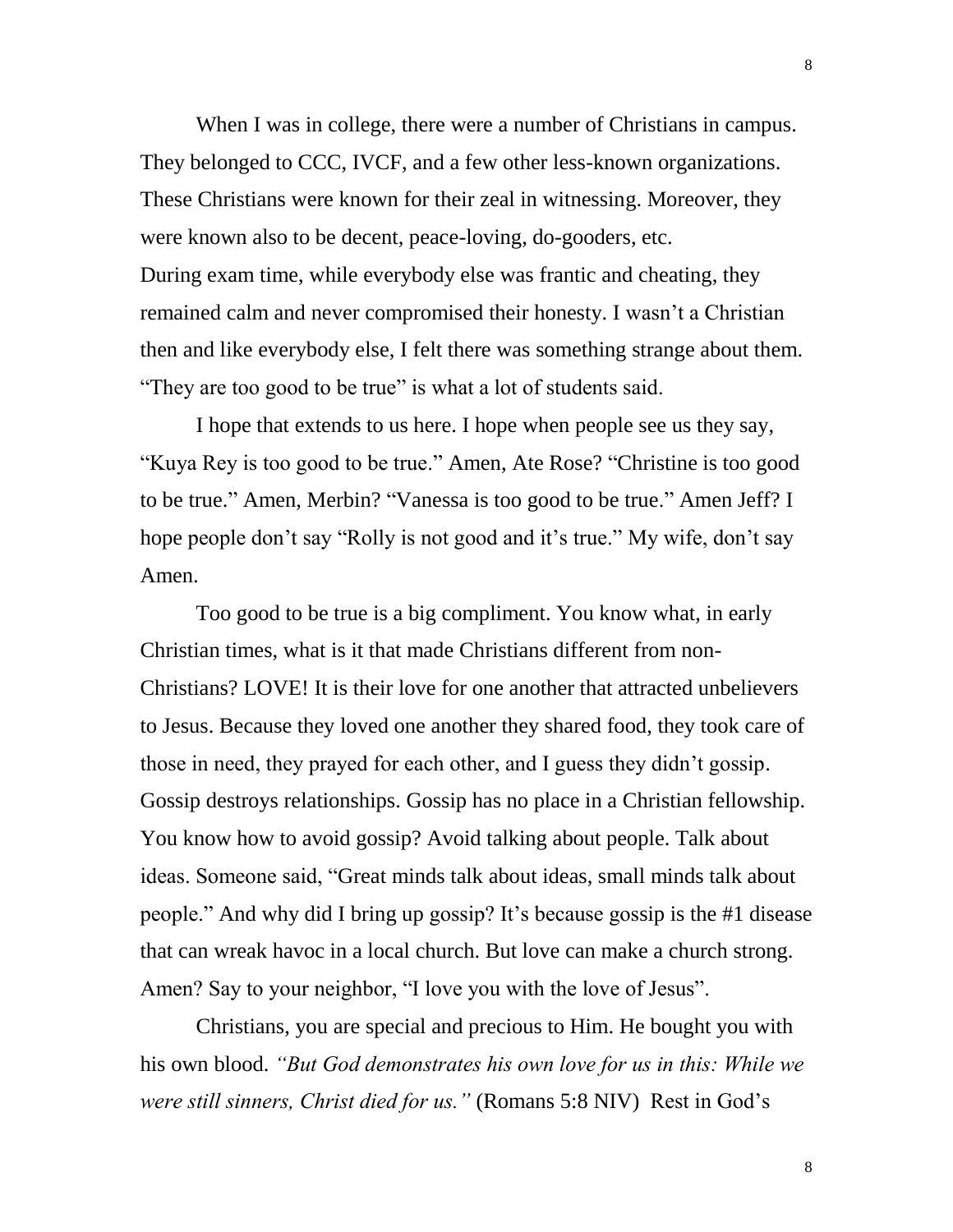love. Be assured that His love will see you through. You are precious to Him.

Now, that we have established what the church is, let's answer the question

II. What is the Purpose of the Church?

### A. We Declare the Praises of God

The last part of verse 9 says, *"that you may declare the praises of him."* Being people of God, Peter tells us to be vocal about our family association. There are a lot of things to be proud about our heavenly father. We shouldn't hide the fact that God is our Father. If Bill Gates or Steve Jobs were your father, wouldn't you be proud of them? If Michael Jordan were your father, wouldn't you be proud of him? Well, I know our own fathers may not have a star status like them but if you're really proud of your father, there's something to brag about him, right?

And we have a Father in heaven who is far far far far greater than any father you can think of. He is almighty, powerful, faithful, loving, merciful. He is just awesome! We should be praising him to other people. We should be telling others that he exists and that he is alive and that he is so good all the time.

When was the last time you told others about God's goodness? When was the last time you testified to others about God's power in your life? In our home groups, we often have a testimony time. This is an occasion wherein we tell others how good God has been to us, his healing, his provision, his intervention in our lives. We should take the opportunity to participate in such a time because I'm sure God takes delight in the praises of his people. Our attitude should be like that of David, who praised God not only in good times but in bad times as well.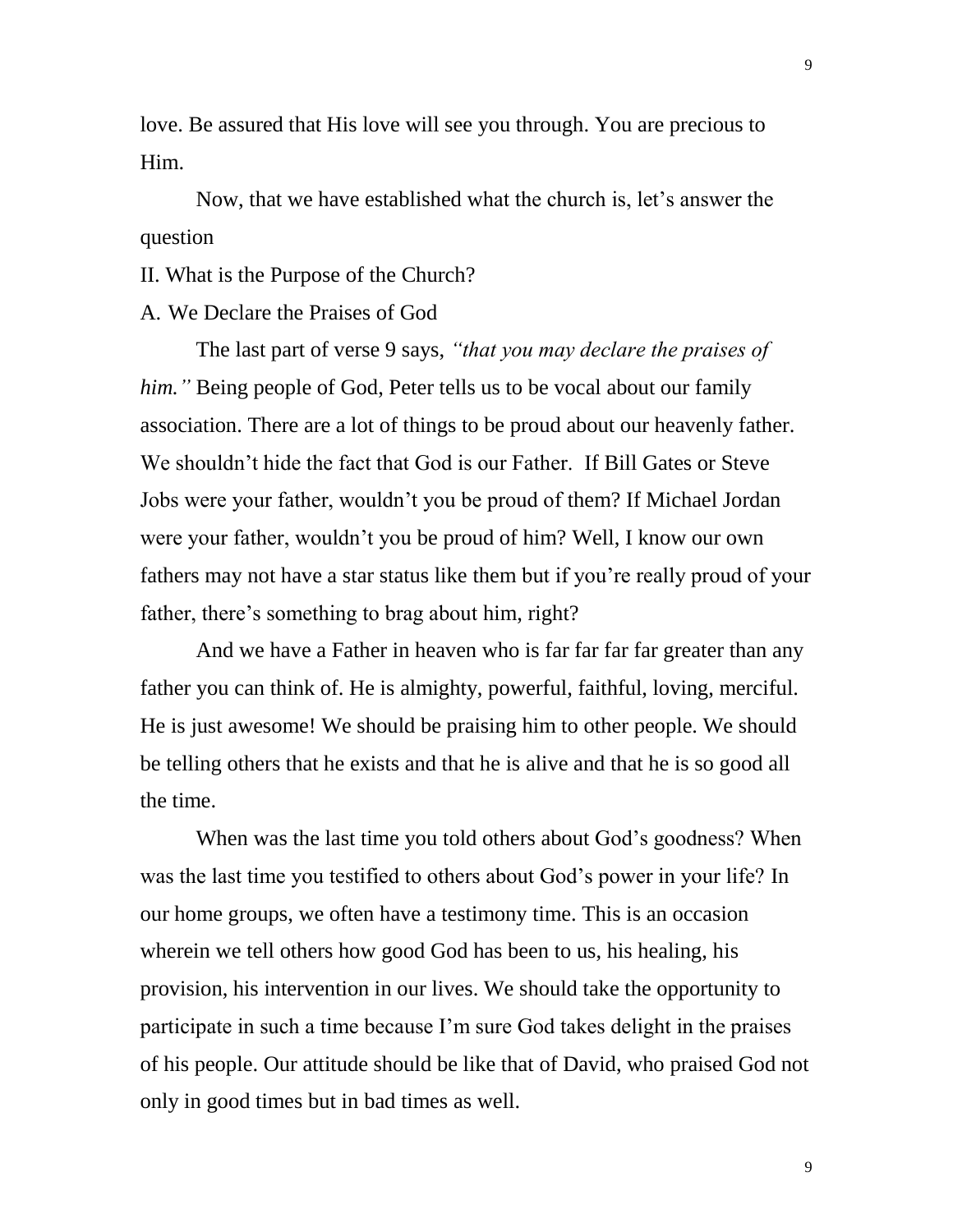We should praise Him not only this church but in other places as well. For example, when there's an opportunity, we can tell others how God has brought us through a trial in life.

We can tell them God has been faithful to us. Who knows, that might be an occasion for the person we're sharing with to open their heart to the Lord.

So, we praise him. And the more important purpose, B. We Tell Others about the Gospel

The last part of verse 9 says that God called us out of darkness into his wonderful light. Before God called us, we were all living in darkness, we were blind, we didn't know where we were going. Some of us thought that we were on the right track only to find out later that it led to death. In fact, without Christ, the Light of the world, all roads led to death. One thing is clear, Jesus saved us from death and gave us eternal life by his death and resurrection. We weren't saved because of our good works but because of the finished work of Christ on the cross. As verse 10 says,

*Once you were not a people, but now you are the people of God; once you had not received mercy, but now you have received mercy.*

That is the gospel. The gospel of God's grace. Because of His kindness which any of us don't deserve, we have been given the opportunity to become a part of God's family. There are others out there who need to see the light. Billions of people are dying, they need Jesus in their lives. The lost will continue to walk in darkness unless we point them to the Light of the world. In fact, this can be accomplished only when we follow the marching orders of Jesus to us in Matthew 28:19-20, *"Go, therefore, and make disciples of all nations, baptizing them in the name of the Father, and of the Son, and of the Holy Spirit, and teaching them everything I have commanded you."*